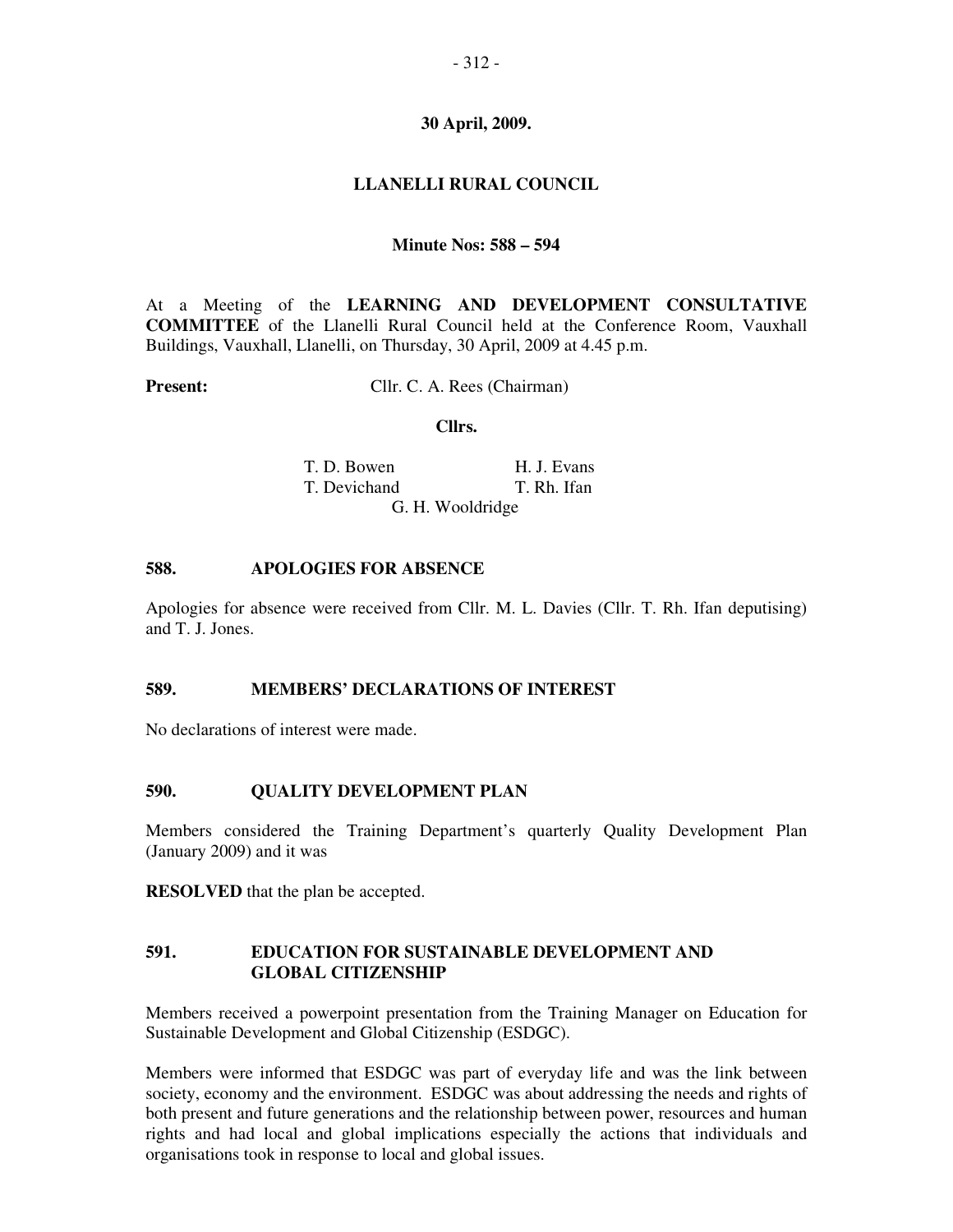# **30 April, 2009.**

The Training Manager stated that ESDGC was a part of the DCELLS Quality Effectiveness Framework for 2008/09 and would form part of the Estyn Inspection Framework.

At the culmination of the presentation it was suggested that a working group be established to support the introduction of ESDGC across the Council and in particular to assist the work of the Training Manager in formulating a policy for the Training Department, and it was

## **RESOLVED** that

- (1) the content of the presentation be noted;
- (2) membership of the working group be drawn from committee representatives on the basis of permutation, provided always that at least two committee representatives are able to attend meetings at any one time;
- (3) work undertaken by the group shall be periodically reported back to this committee for consideration; however
- (4) if the work and deliberations of the working group have wider implications for the Council, then such matters shall also be duly referred to the appropriate standing committee for further consideration.

## **592. TRANSFORMING EDUCATION AND TRAINING PROVISION FOR WALES**

Further to Minute No. 412, Members were updated with changes in post 16 learning in Wales whereby it was hoped the Training Department would form part of a strategic training partnership made up of several local training providers with Neath Port Talbot County Borough Council acting as the lead body.

A formal bid in support of the partnership had been submitted to the Welsh Assembly Government but had yet to be formally accepted but early indications and feedback suggested that the bid ought to receive favourable support.

**RESOLVED** that the information be noted and to await further developments.

## **593. ADULT LEARNER'S FESTIVAL WEEK 9 – 16 MAY 2009**

Members were informed that an open day was being held at the Basic Skills Centre in Machynys on 11 May, 2009, as part of the Adult Learner's Festival Week  $9 - 16$  May, 2009.

**RESOLVED** that the information be noted.

## **594. CHAIRMAN'S ANNOUNCEMENT**

The Chairman thanked Members and Officers for their support during the past year and conveyed her best wishes to all Members.

**RESOLVED** that the information be noted.

…………………………………… The Meeting concluded at 5.30 p.m. ……………………………………………